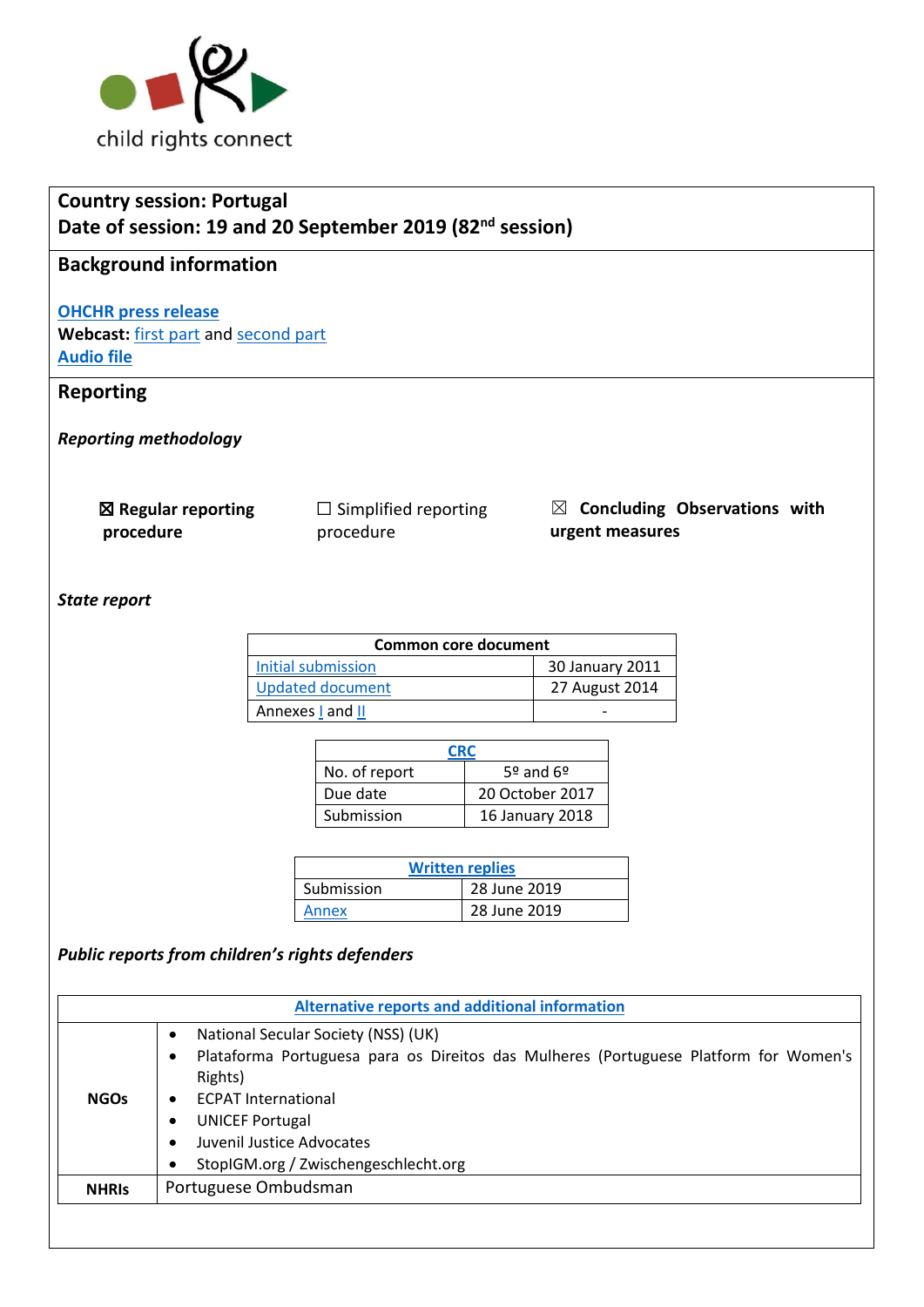

#### **State delegation**

The [delegation](Delegation:) of Portugal was large and multisectoral. It consisted of representatives of the National Commission for the Promotion of Rights and the Protection of Children and Young People of Portugal; the Permanent Representative of Portugal to the United Nations Office at Geneva; the Ministry of Foreign Affairs; the Ministry of Internal Administration; the Ministry of Justice; the Ministry of Science, Technology and Higher Education; the Ministry of Education; the Ministry of Labour, Solidarity and Social Security, the Ministry of Health; and the High Commission for Migration.

#### **CRC Committee's Task Force members**

| Name & Last Name             | Country      |
|------------------------------|--------------|
| Luis Pedernera (coordinator) | Uruguay      |
| Suzanne Aho Assouma          | Togo         |
| Bragi Gudbrandsson           | Iceland      |
| Ann Skelton                  | South Africa |

#### **Dialogue description**

#### **I. Character of the dialogue**

The dialogue held with the multisectoral delegation was constructive and interactive. The atmosphere was positive.

#### II. **General assessment made by the Committee**

The Committee welcomes the progress achieved by the State party in various areas. The Committee notes with appreciation also the legislative, institutional and policy measures adopted to implement the Convention, in particular the revision of legislation on the promotion and protection of children and youth at risk and the restructuring of the national mechanism in charge of planning, coordination, monitoring and evaluation of action to promote the rights and the protection of children and youngsters.

#### I. **Main issues discussed:**

- **Early marriage:** The Committee asked the State party about the exceptions in the legislation that allow marriage under the age of 18 years. The delegation remarked that young persons wishing to get marry face a series of restrictions. Between the age of 16 and 18 it was possible to marry but it requires authorization, the concerned youths cannot make that decision by themselves. The number of early marriages had been dwindling in the past years: there had been 26 marriages between two people under the age of 18 and 49 early marriages involving one individual under the age of 18.
- **Intersex children**: The Committee was concerned about the harmful practices towards intersex children and asked the State weather the parents were consulted and informed about the consequences of the surgery and if the children have access to justice and remedies. The State replied that, in line with the rights of children to bodily self-determination, the first LGTB strategy had just been adopted to protect individuals.
- **Children involved in bullfighting:** The Committee was concerned about the negative consequences for children involved in bullfighting. They asked the State about the minimum age for participation and assisting bullfighting events and how bullfighting could contribute to a violent mentality in children. The delegation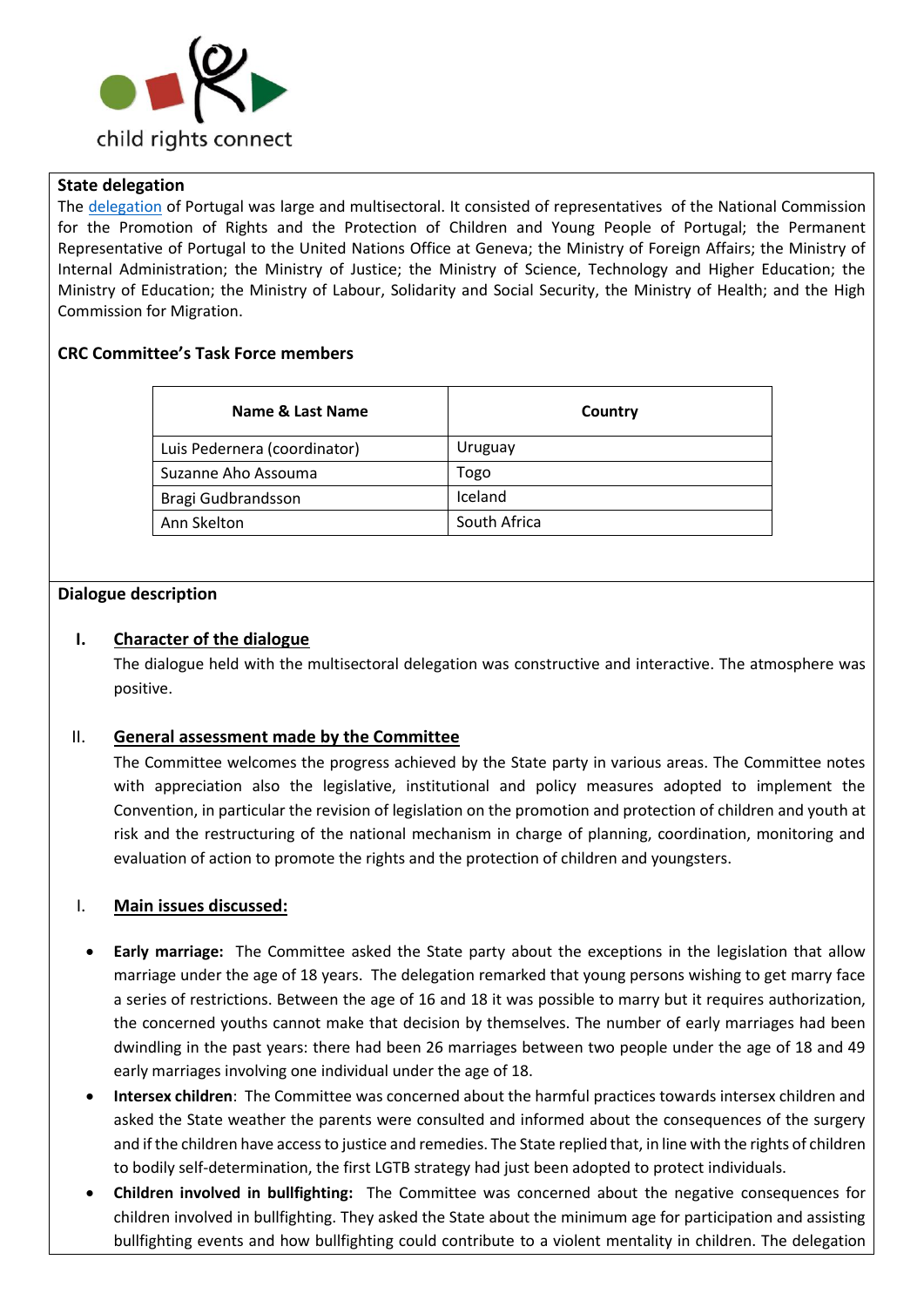

replied that legislation does not allow children participation under 12 years old. Between 12 – 18 it depends on the protection commission of the community. The National Commission has been following this and there were meetings with the inspector of cultural activities.

- **Discrimination against children:** The Committee expressed concerns regarding the discrimination practices against certain groups of children: children with disabilities, gay and transgender children, girls and, specially, Roma children who are particularly vulnerable. They asked the representatives of Portugal about their plans and aspirations in this regard, as the new legislation and the measures taken did not seem to focus on children, they said. The delegation said they were aware of the complaints alleging discriminative practices against children, most of them in the area of education. Therefore, a campaign was developed during the school year 2017-2018 to promote inclusive education and fight against racial discrimination by disseminating information among schools and associations. With regards to the high number of roma girls' school dropouts, the delegates said that 32 students who wanted to continue with education were awarded scholarships. One of the other main measures taken was a national study carried out to analyze the situation of roma communities in Portugal. The delegates explained that all municipalities were consulted, and the outcome of the study will be published this year.
- **Children deprived of a family environment**. The Committee expressed concern about the widespread use of institutionalization, including of children below the age of 3 years and for reasons attributable to poverty and disability. It also asked the delegates about the quality of care, including the provision of accessible channels for reporting, monitoring and remedying maltreatment of children. The State said that the priority was to place children within a family environment and to prevent children to be placed in institutions. The pro child lab implements the right of children to remain with the family, if possible. When they cannot live with the natural family, the Foster family program establishes a protocol to select the families and asses the family dynamics.

#### **Recommendations of the Committee:**

In its [Concluding Observations,](https://tbinternet.ohchr.org/_layouts/15/treatybodyexternal/Download.aspx?symbolno=CRC%2fC%2fPRT%2fCO%2f5-6&Lang=en) the Committee drew attention to the need for urgent measures concerning the following areas:

- **Comprehensive policy and strategy:** The Committee recalls its previous recommendation and recommends the State party to expedite the adoption of the NSRC and of the corresponding plans of action; to allocate adequate resourcesto the National Commission for the Promotion of the Rights and Protection of Children and Youth for the monitoring and coordination of the implementation of this strategy.
- **Best interest of the child:** The Committee recommends the State party to ensure that the principle of the best interests of the child is incorporated in legislation and in all policies, programmes and projects that have an impact on children; to develop procedures and criteria to provide guidance to all relevant persons in authority for determining the best interests of the child in every area and for giving it due weight as a primary consideration and to establish compulsory processes for impact assessments of these laws and policies.
- **Sexual exploitation and abuse:** The Committee recommends Portugal to adopt a strategy to combat child sexual abuse, a child-friendly and multiagency response system to avoid secondary victimisation; to raise the awareness of parents, children, teachers and other professionals working with and for children on referral procedures and ways of minimizing the risks to children in their online conduct; to increase the resources allocated to the effective prevention, identification, investigation and prosecution of sexual abuse of children and to collect and publish disaggregated data on trafficking of children for sexual exploitation and on the exploitation of children in prostitution in the country.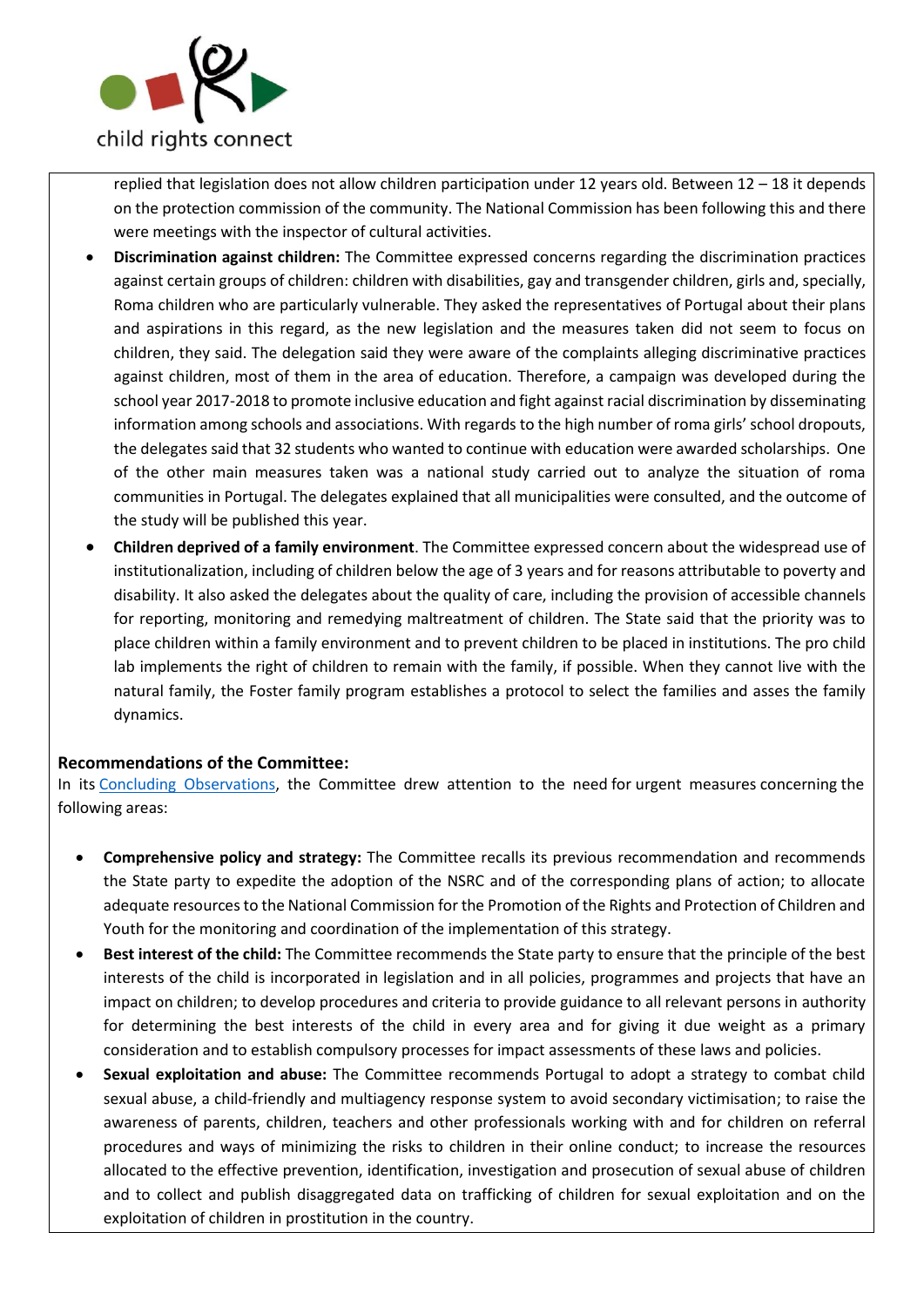

- **Children deprived of a family environment:** The Committee recommends the State party ensuring that policies and practices are guided by the principle that financial and material poverty should never be the sole justification for removing a child from parental care; guaranteeing that children up to the age of 6 years are placed in family foster care rather than in institutions; adopting an overall deinstutionalization strategy and developing and implementing policies and action plans to guarantee coordinated and quality alternative care.
- **Standard of living:** The Committee recommends the State party to consider holding targeted consultations with civil society on the issue of child poverty, with a view to identifying priority actions and developing a rightsbased strategic approach to eradicate child poverty; to expedite planned inclusive measures to protect the more vulnerable groups and to strengthen measures to ensure that families with children have access to adequate and affordable housing, as well as to safe drinking water, sanitation and electricity services.
- **Asylum-seeking, refugee and migrant children:** The Committee recommends the State party to ensure that any form of detention of migrants and asylum seekers under the age of 18 years, of unaccompanied children and families with children is avoided and to guarantee the implementation of alternatives to detention; to assess and determine the best interests of the child at the different stages of migration and asylum; to strengthen policies and practices to improve the identification and registration of unaccompanied and separated children; to prioritize the immediate transfer of asylum-seeking children and their families out of temporary detention and to continue to enforce multidisciplinary and transparent procedures for age assessments that are in line with international standards.

The Committee would also like to draw the State party's attention to the recommendations concerning the following areas:

- **General measures of implementation:** Legislation; coordination; allocation of resources; data collection; independent monitoring; dissemination, awareness-raising and training; children's rights and the business sector.
- **Definition of the child.**
- **General principles:** Non-discrimination; right to life, survival and development; respect for the views of the child.
- **Civil rights and freedoms:** Nationality
- **Violence against children:** Corporal punishment; abuse and neglect; bullfighting; harmful practices.
- **Family environment and alternative care:** Family environment; adoption.
- **Disability, basic health and welfare:** Children with disabilities, health and health services, mental health, adolescence health, breastfeeding, standard of living,
- **Education, leisure and cultural activities:** Education, including vocational training and guidance
- **Special protection measures:** Sale, trafficking and abduction; administration of child justice; child victims and witnesses of crime
- **Ratification of international human rights instruments.**
- **Cooperation with regional bodies.**

**Sustainable Development Goals**

Throughout its Concluding Observations the Committee referred to the following targets:

- 16.2 on ending abuse, exploitation, trafficking and all forms of violence against and torture of children.
- 5.3 on eliminating all harmful practices, such as child, early and forced marriage and female genital mutilation.